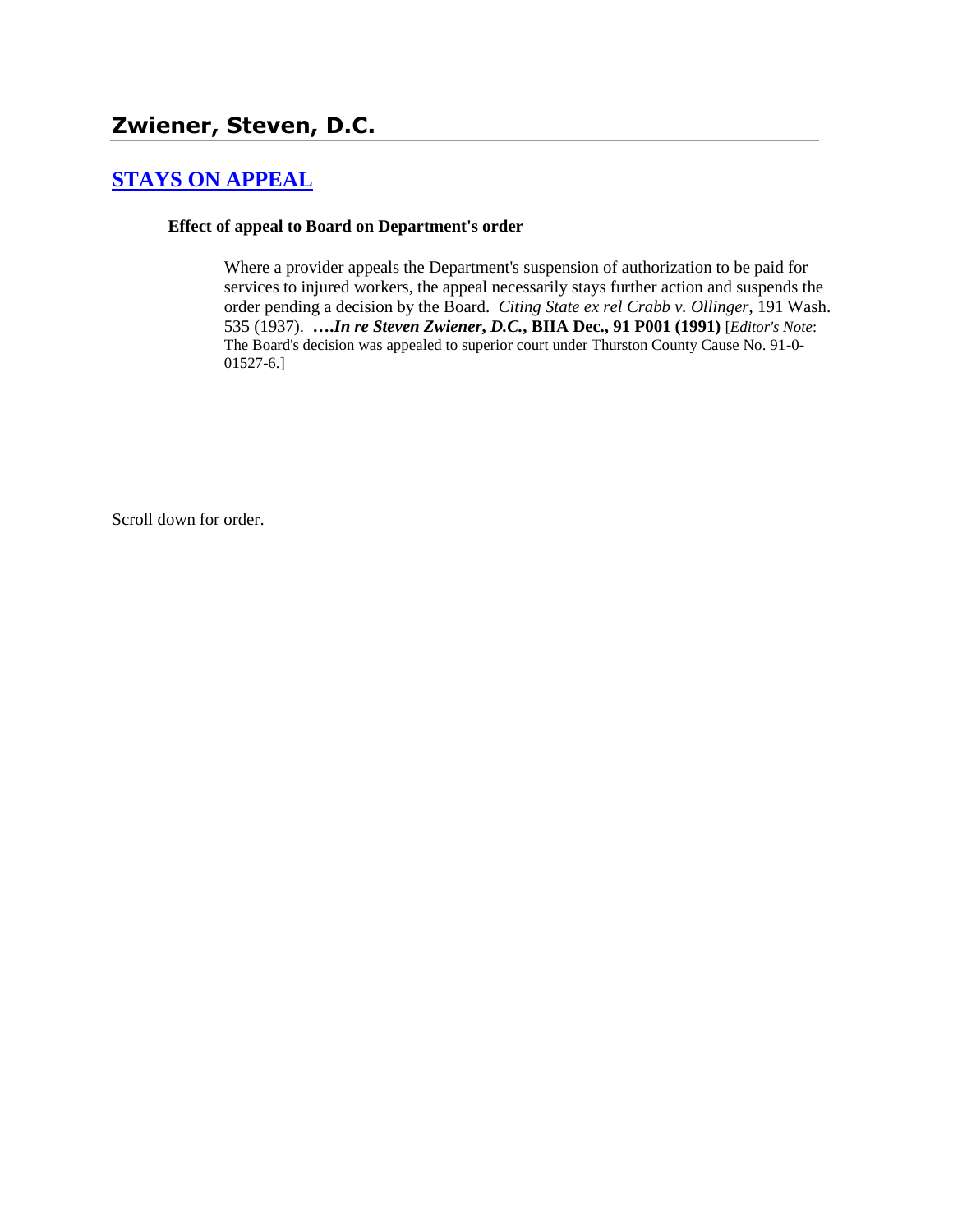#### **BEFORE THE BOARD OF INDUSTRIAL INSURANCE APPEALS STATE OF WASHINGTON**

**)**

**) ) )**

**IN RE: STEVEN J. ZWIENER, D.C. ) DOCKET NO. 91 P001**

#### **ORDER ON MOTION BY HEALTH CARE PROVIDER TO STAY EFFECT OF DEPARTMENT ORDER**

# **PROVIDER NO. 18193**

APPEARANCES:

Health Care Provider, Steven J. Zwiener, D.C., by Hames, Anderson & Whitlow, per Ray R. Whitlow

Department of Labor and Industries, by The Attorney General, per Zimmie Caner, Assistant

Health Care Provider, Steven J. Zwiener, D.C., on May 23, 1991, filed a Motion for Preliminary Injunction Or, In The Alternative, Temporary Restraining Order Or, In The Alternative, A Stay accompanied by a Memorandum In Support Of Petitioner's Motion For Stay, affidavits of Dr. Zwiener and his attorney and several exhibits. The Department has filed a Memorandum In Opposition Of Petitioner's Motion For Injunctive Relief. By consent of the parties on May 29, 1991, one of our review and mediation judges held a hearing at which both parties were given an opportunity to provide further background information and argument concerning the motion.

The present motion follows an appeal received on May 17, 1991 from an order of the Department dated April 3, 1991 which affirmed an order dated October 30, 1990. On May 30, 1991, the next day following hearing on Dr. Zwiener's motion, we received the Department record in this matter pursuant to our request under RCW 51.52.070. We have not received written notification from the Department of its intentions with regard to reassumption of jurisdiction as allowed in RCW 51.52.060. However, the attorney for the Department has orally indicated that the Department does not intend to reassume jurisdiction. We therefore assume that we have jurisdiction over this matter and that we will issue an order granting the appeal at a later date.

The October 30, 1990 Department order states:

The Department of Labor and Industries conducted a comprehensive evaluation of care provided to 25 industrially injured workers by Steven J. Zwiener, D.C., Provider No. 18193. Based upon that comprehensive evaluation, The Department finds that Dr. Zwiener:

a. Provided medically unnecessary care to injured workers; and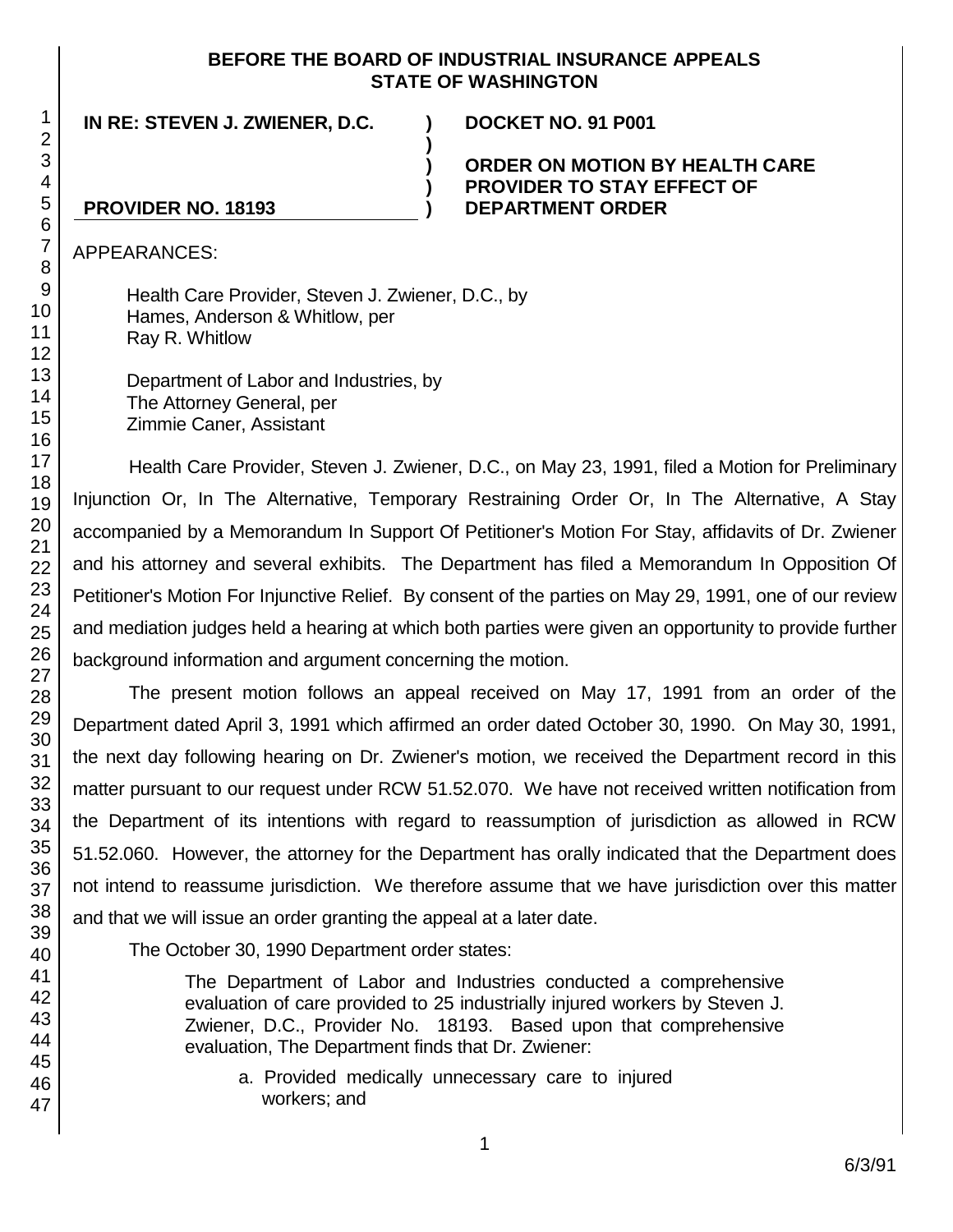- b. Took medically unnecessary x-rays of injured workers; and
- c. Took x-rays of undiagnostic quality of injured workers; and
- d. Provided care that placed workers at minimal to high risk for adverse health outcomes; and
- e. Billed and was paid for services in violation of the Washington Administrative Code.

The Department concludes from the above findings that grounds exist for taking action against Steven J. Zwiener, D.C., under WAC 296- 20-015 section (4)(a), (e), and (1).

THEREFORE IT IS ORDERED that Steven. Zweiner, D.C.'s authorization to be paid for services provided to workers under Revised Code of Washington (RCW) Title 51 for industrial injury or occupational disease conditions accepted by the Department is suspended for at least one year. The suspension is effective the date of this order, if no reconsideration is requested, or, if reconsideration is requested and this order is upheld in whole or in part, on the date of the Department's final order.

IT IS FURTHER ORDERED that reinstatement of Steven J. Zwiener, D.C.'s authorization to be paid for services is contingent upon Dr. Zwiener:

- 1. Successfully completing continuing education courses specified and approved by the Department; and
- 2. Refunding the Department of Labor and Industries:
	- a. the amount of \$60,313.78 for medically unnecessary care; and
	- b. the amount of \$521.30 for medically unnecessary x-rays; and
	- c. the amount of \$470.09 for undiagnostic x-rays; and
	- d. the amount of \$882.08 for services billed in violation of the Washington Administrative Code; and
- 3. Paying interest of \$10,271.73 plus additional \$20.45 of interest for each day after November 1, 1990 until the excess payments, plus interest are refunded.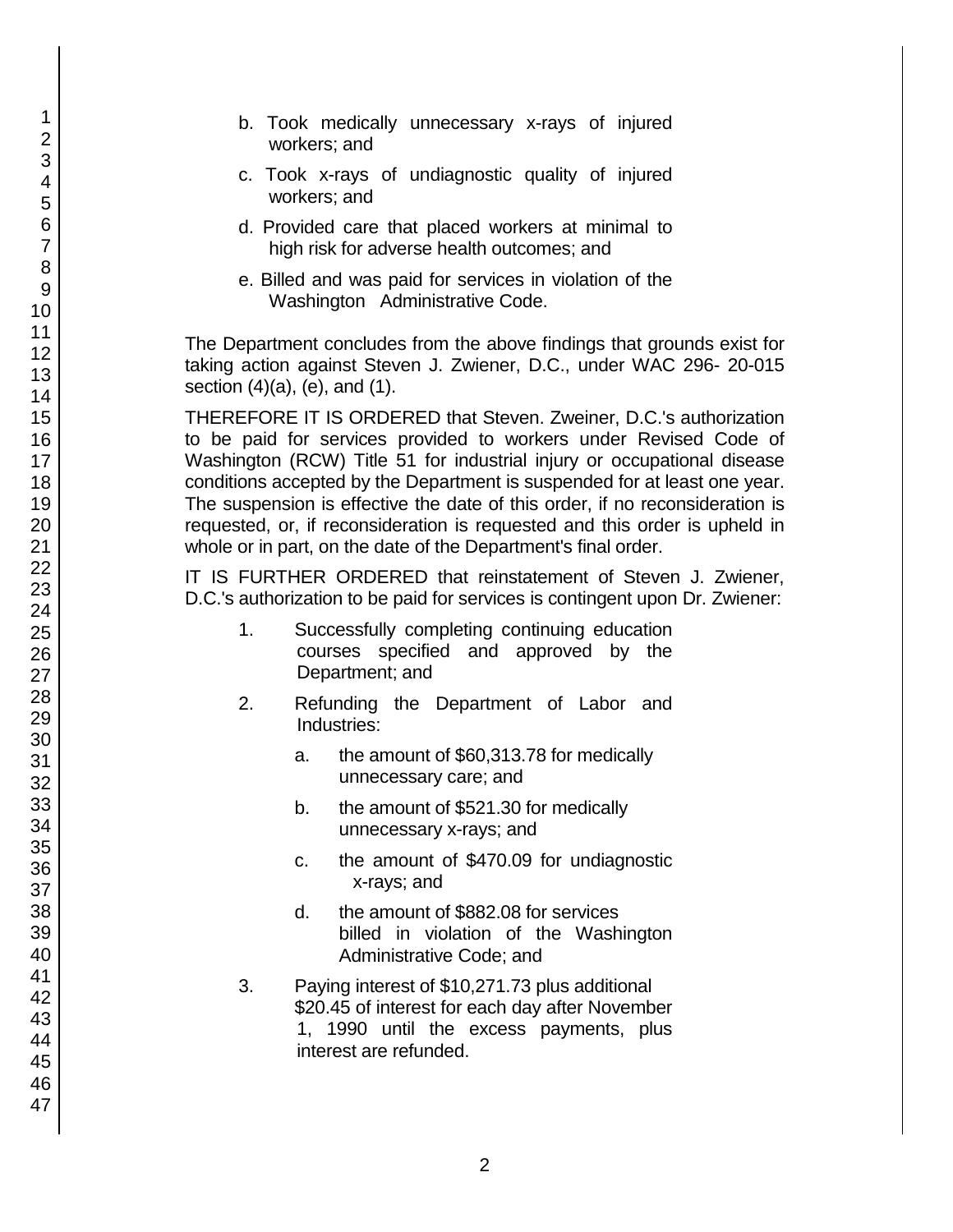Reinstatement of authorization to be paid will occur upon Dr. Zwiener fulfilling all of the above requirements, or at the end of one year, whichever is later.

THIS DECISION WILL BECOME FINAL 60 DAYS AFTER YOU RECEIVE THIS NOTICE UNLESS YOU FILE A WRITTEN REQUEST FOR RECONSIDERATION OR AN APPEAL WITHIN THAT TIME. YOUR REQUEST OR APPEAL SHOULD INCLUDE THE REASONS YOU BELIEVE THIS DECISION IS WRONG. REQUESTS FOR RECONSIDERATION MUST BE SENT TO THE DEPARTMENT OF LABOR AND INDUSTRIES, NANCY PETERSON, MEDICAL PROGRAM SPECIALIST, CAPITAL VIEW II, MS-HC-251, OLYMPIA, WA. 98504. APPEALS MUST BE SENT TO THE BOARD OF INDUSTRIAL INSURANCE APPEALS, OLYMPIA, WA. 98504.

Dr. Zwiener timely protested the October 30, 1990 Department order, and on April 3, 1991 the Department issued an order affirming the October 30, 1990 order. On May 10, 1991 the Department directed a letter to Dr. Zwiener indicating that the "purpose of this letter is to fully implement the directives contained in the department's [April 3, 1991] Order and Notice." Specifically, the letter informs Dr. Zwiener that: the Department has placed his provider number in suspense; no payment will be made for treatment furnished injured workers after May 24, 1991; he is precluded from charging injured workers for treatment; bills received for treatment after May 24, 1991 will not be paid; claimants for whom Dr. Zwiener billed the Department within the last 90 days have been notified that he is no longer eligible to treat their industrial injuries per copies of letters enclosed; and in order to comply with the directives of the Department's order, Dr. Zwiener is to complete the continuing education courses required by the Department within the one-year suspension or prior to reinstatement of his provider number, that payment of \$72,458.98 plus an additional \$20.45 of interest per day from November 1, 1990 is to be made to the Department by May 31, 1991 and that, at the end of one year or completion of the requirements, whichever is later, application for reinstatement of the provider number is to be made to the Department.

Dr. Zwiener, in his affidavit, states that approximately one-third of his chiropractic practice deals with injured workers under this state's workers' compensation system. He has received telephone contacts from former patients as well as present patients, indicating that they have received letters from the Department informing them that he is no longer eligible to treat them for their industrial injuries. The letters issued by the Department have already had a significant impact upon his practice financially, as well as by interfering with his professional relationships with his patients.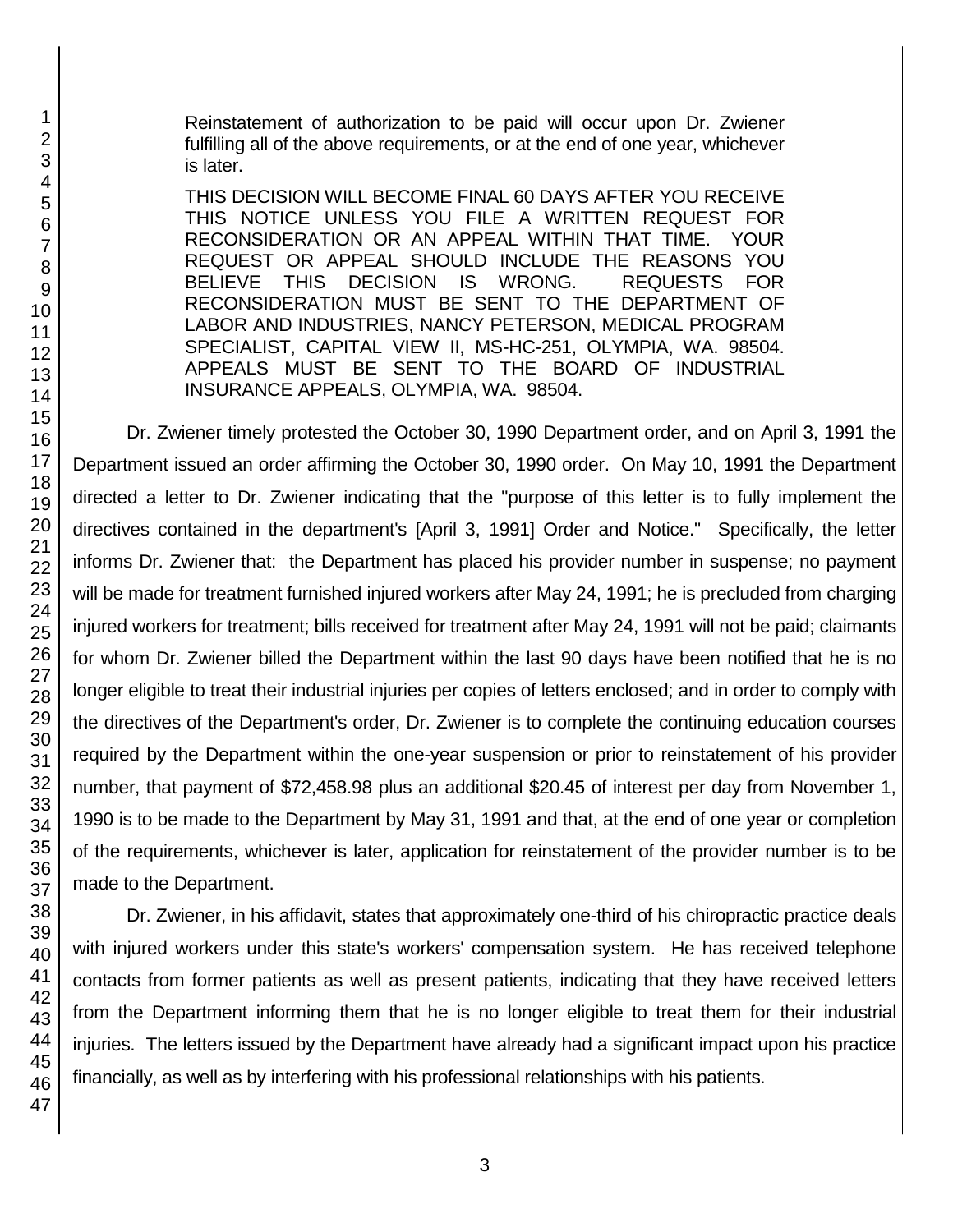In support of his motion, Dr. Zwiener argues injunctive relief is appropriate because he is substantially injured by invasion of a clear legal right by implementation of the Department's order pending appeal. He argues a stay of the Department's order is necessary to preserve for him the fruits of a potentially successful appeal -- in short, that his pending appeal becomes a hollow effort if the Department is allowed to implement its order. Dr. Zwiener further argues implementation of the Department order violates state and federal constitutional due process guarantees, as well as the due process requirements of Title 51 RCW.

At hearing, the Department's attorney indicated the Department would not pursue involuntary collection of any monies claimed due it pending appeal. Rather, the Department is more concerned with its finding that continued treatment of its claimants by Dr. Zwiener creates a risk of substantial harm to claimants. This belief is based in part upon findings by the Department in its investigation that Dr. Zwiener provided not only substandard care, but also treatment which actually did physical harm to several of the 25 claimants whose treatment files were targeted for investigation. For instance, the Department's report on its provider evaluation, a copy of which was received by Dr. Zwiener with the October 30, 1990 Department order, characterized issues with regard to Dr. Zwiener's quality of care as falling into the following areas: iatrogenic damage, such as creating hypermobility in frequently manipulated spinal joints; providing chiropractic treatment when it is not the correct type of therapy for a patient's condition; and, inadequate treatment in the form of limiting the patient's therapy to chiropractic treatment that does not permit complete healing and, thus, fostering psychogenic pain syndromes or treatment dependency.

The Department argues that immediate implementation of its order, particularly the prohibition against further treatment of claimants as outlined in the May 10, 1991 letter, is necessary to protect claimants from further harm. The Department further argues that, contrary to Dr. Zwiener's contention, his treatment of workers' compensation claimants is founded upon a privilege, rather than any established legal right. In support of its position, the Department points to its authority in workers' compensation matters to "[s]upervise the medical, surgical, and hospital treatment to the intent that it may be in all cases efficient and up to the recognized standard of modern surgery." RCW 51.04.020(4). RCW 51.04.030 again references this supervisory authority and further states the Department "may recommend to an injured worker particular health care services and providers where specialized treatment is indicated or where cost effective payment levels or rates are obtained by the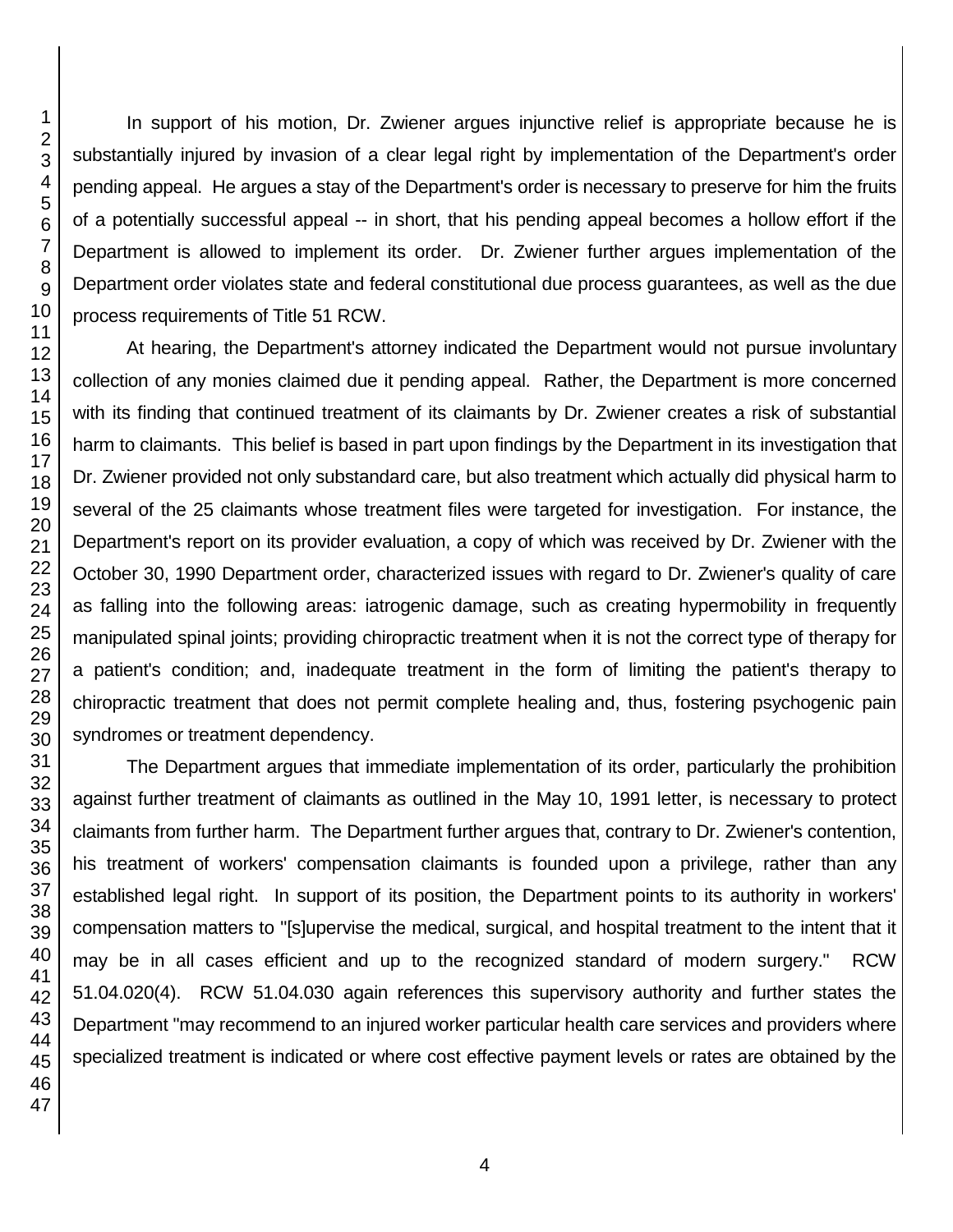department". RCW 51.04.030. Finally, the Department is authorized to conduct audits and investigations of health care providers and,

- (2) Approve or deny applications to participate as a provider of services furnished to industrially injures workers pursuant to Title 51 RCW; and
- (3) Terminate or suspend eligibility to participate as a provider of services furnished to industrially injured workers pursuant to Title 51 RCW.

### RCW 51.36.110.

We do not believe proper consideration of Dr. Zwiener's present motion necessarily turns upon a federal or state constitutional due process analysis.<sup>1</sup> Rather, we are not persuaded that the Department has authority to implement the terms of its orders of October 30, 1990 and April 3, 1991 pending appeal of these orders to this Board. We agree with Dr. Zwiener that implementation of the Department orders interferes with his established legal right to treat chiropractic patients, including injured workers. This right is established by his licensure under Chapter 18.25 RCW and Chapter 114-12 WAC. These provisions provide a comprehensive scheme for initial licensure and relicensure of individuals providing chiropractic treatment in this state. Claimants under our workers' compensation system are generally permitted to receive treatment by a health care provider of the claimant's own choice. RCW 51.36.010 and WAC 296-20-065.

We are mindful that a claimant's right to continue with a particular practitioner is not unlimited. The Department does have broad authority, as referenced in the statute cited by the Department as

l

1

<sup>1</sup> Both parties agree that, after Dr. Zwiener protested the October 30, 1990 order, the Department provided him an opportunity to present any information he desired and to submit briefs and argument on his behalf to the Department's assistant medical director, who was not previously involved in the investigation or issuance of the October 30, 1990 order. Dr. Zwiener took advantage of this opportunity to be heard. The April 3, 1991 order affirming the October 30, 1990 order was issued upon recommendation of the assistant medical director who conducted the further review. As argued by the Department, this hearing in response to Dr. Zwiener's protest and request for reconsideration may well have met minimal state and federal constitutional due process requirements. However, none of the state or federal cases cited by the parties on minimal constitutional due process safeguards address the issue of statutorily provided due process or appeal rights relevant to this case. For instance, Sauceda v. Dep't of Labor & Indus., 917 F.2d 1216 (9th Cir. 1990) dealt with the constitutional adequacy of due process at the Department prior to the Department's suspension of the benefits of several claimants. However, Sauceda did not address what effect, under our state statutes, an appeal to this Board might have upon the Department's order suspending benefits.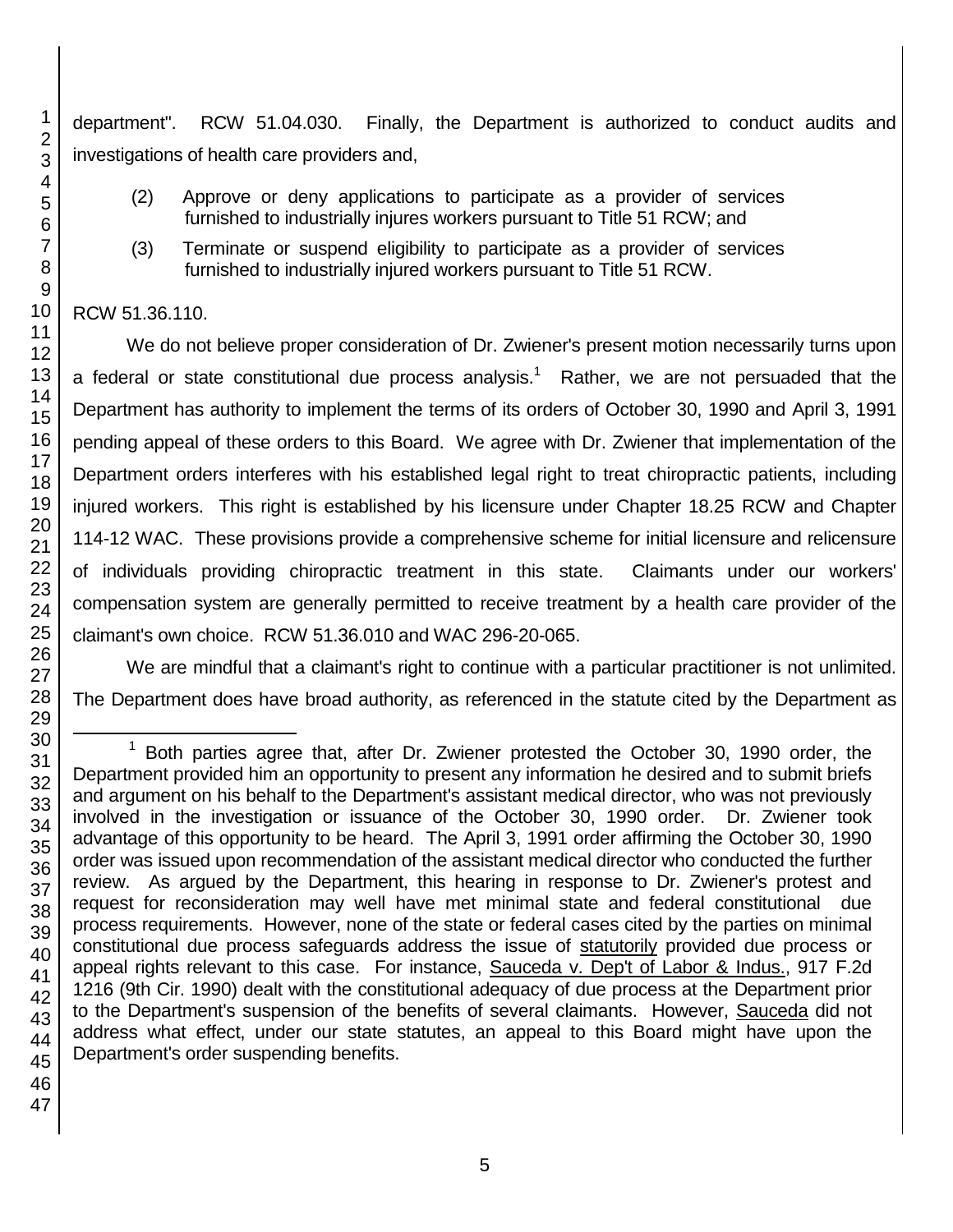l

well as in Chapter 296-20 WAC, to exercise significant supervisory control over treatment of workers. This authority includes the power to issue orders suspending a particular practitioner's general right to continue to treat workers, as provided specifically in RCW 51.36.110(3). Nevertheless, when considered as a whole, the statutes governing licensure of health care practitioners and the provisions of our Industrial Insurance Act contemplate that a properly licensed health care provider has the general right to make the provision of health care to workers' compensation claimants a continuing part of his or her practice. RCW 51.36.110(2) does state that the Department has the authority to "[a]pprove or deny applications to participate" as a health care provider to workers. The Department has adopted rules which require health care providers to obtain a provider number in order to treat claimants. WAC 296-20-015(1). At hearing on the present motion, the Department's attorney represented that the practice of the Department is simply to assign a provider number to a practitioner upon receipt of a phone call from the practitioner, indicating that the practitioner for the first time is treating claimants and is requesting a provider number in order to report to and bill the Department. Therefore, we consider Dr. Zwiener to have an established general and continuing right to treat workers' compensation claimants.

The October 30, 1990 and April 3, 1991 Department orders, as well as the letter to Dr. Zwiener of May 10, 1991 and the letters to his claimant patients, would suspend Dr. Zwiener's already established general right to treat workers' compensation claimants. Given the nature of the Department's orders and its further actions in this matter, we agree with Dr. Zwiener that implementation of the Department orders pending his appeal would substantially cause his appeal to become a hollow effort. Such a result is not contemplated within the appeal provisions of Chapter 51.52 RCW. This Board has jurisdiction over any appealed action or decision of the Department relating to any phase of the administration of Title 51 RCW. RCW 51.52.050. The April 3, 1991 Department order has been appealed to this Board and therefore is not a final order. RCW 51.52.050 and .060. Dr. Zwiener's appeal "necessarily suspends the order appealed from and stays further action pending a decision" by this Board. State ex rel Crabb v. Olinger, 191 Wash. 534, 538, 71 P.2d 545 (1937).<sup>2</sup> The appeal provisions of Chapter 51.52 RCW and specifically RCW 51.52.050 and .060

 We note that RCW 51.52.060 provides that orders making demand from health care providers for repayment of sums paid by the Department shall become final within 20 days from the date the order is communicated, absent a request for reconsideration filed with the Department or an appeal filed with the Board. Generally this 20-day limitation would apply to those portions of the April 3, 1991 order which deal with recoupment of monies paid by the Department to Dr. Zwiener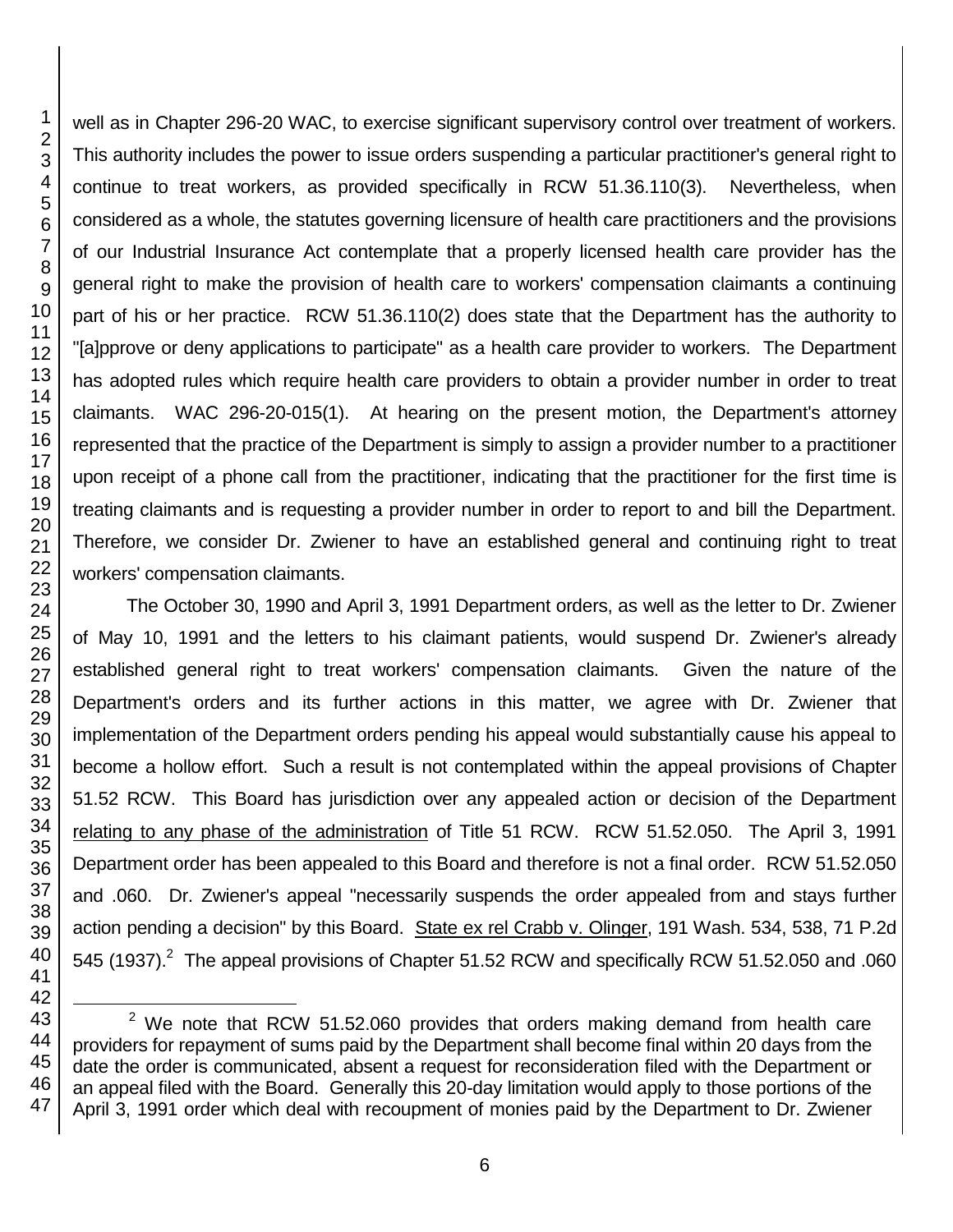are designed to prevent the kind of harm which would occur to Dr. Zwiener if the Department proceeded as if its orders were final and binding. The Department has not contended that the harm alleged by Dr. Zwiener would not occur.

Finally, there are more appropriate means, other than unauthorized immediate implementation of its appealed order, which may be pursued to make good on the Department's concern for protection of workers' health. The Department has the duty and authority to regulate the medical treatment provided to injured workers. The Department may terminate unnecessary treatment in any particular claim if it believes the treatment is not proper and necessary under RCW 51.36.010 and the various provisions of Chapter 296-20 WAC relating to individual claims.

Under RCW 18.26.028, the Chiropractic Disciplinary Board is vested under RCW 18.26.028 with authority to apply the provisions of the Uniform Disciplinary Act, Chapter 18.130 RCW. The Chiropractic Disciplinary Board has clear authority to take emergency action ordering summary suspension of a licensee or restriction or limitation of the licensee's practice pending further proceedings by that board. RCW 18.130.050(7). Hearings in such matters are governed by Chapter 34.05 RCW, the Administrative Procedures Act. RCW 18.130.100. RCW 18.130.130 specifically provides that an order of summary suspension under the chapter shall take effect immediately upon being served and that the order shall not be stayed pending appeal unless the disciplinary authority or a court to which appeal has been taken enters an order staying the order of the disciplinary authority. Thus, our Legislature has provided the Chiropractic Disciplinary Board with full authority to take emergency action. In light of RCW 18.130.050 and .130, the Department has other remedies available if it wishes to pursue more immediate curtailment of Dr. Zwiener's right to treat claimants pending appeal of its April 3, 1991 order. Extending the Authority of the Department of Labor and Industries to take emergency action, in derogation of appeal rights provided in Chapter 51.52 RCW, is not necessary to the purposes of RCW 51.36.110(3).

for health care services. However, the 60-day limitation period contained in RCW 51.52.050 appears applicable to other provisions of the order. Nevertheless, the April 3, 1991 order provides that an appeal may be filed within 60 days of receipt of the decision.

 Although WAC 296-20-015(5) provides a variety of sanctions available to the Department, the rule does not attempt to suggest that these may be applied while an appeal is pending before this Board under Chapter 51.52 RCW. Furthermore, WAC 296-20-015(6) requires the Department to notify the applicable disciplinary authority.